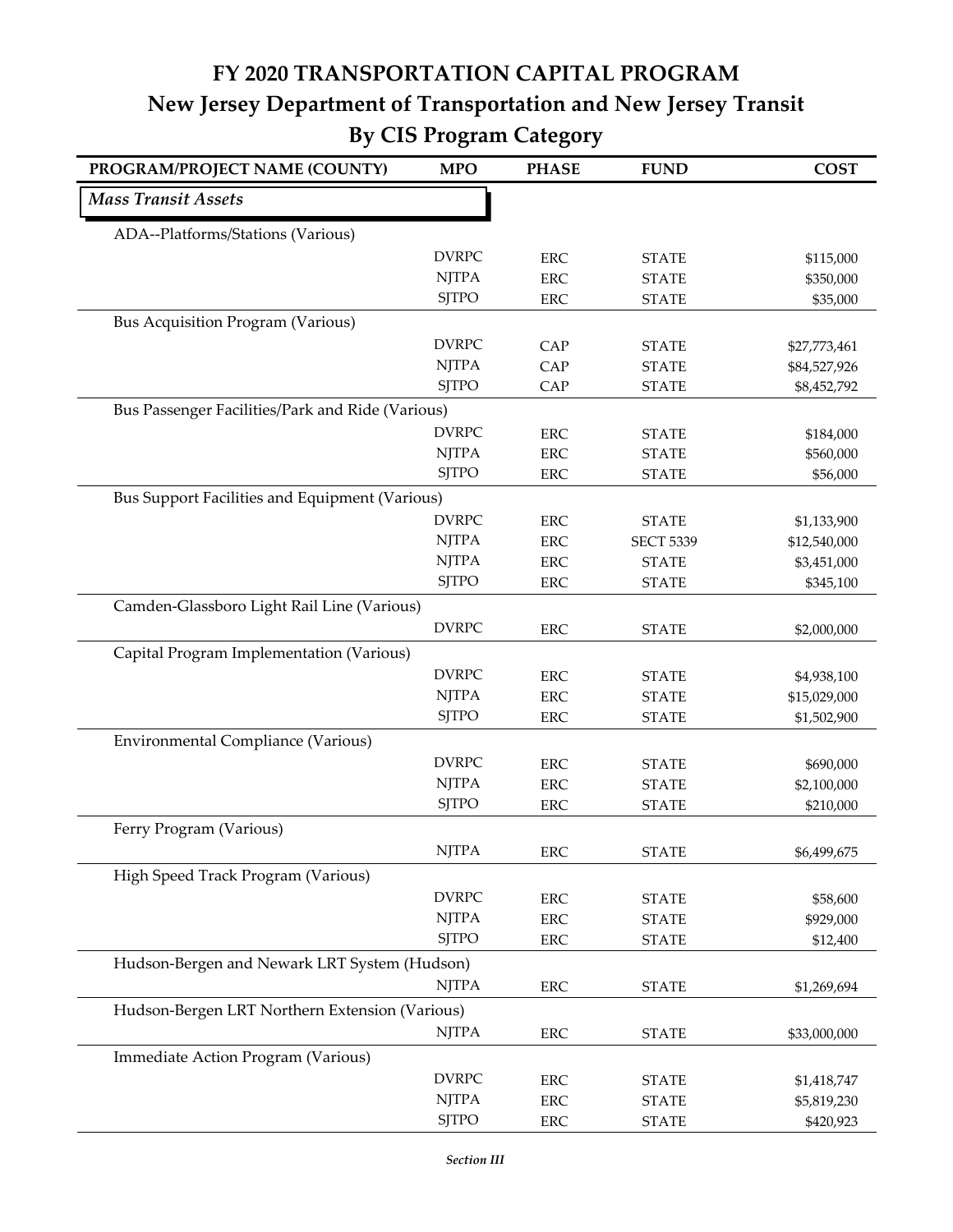| PROGRAM/PROJECT NAME (COUNTY)                         | <b>MPO</b>   | <b>PHASE</b> | <b>FUND</b>      | <b>COST</b>   |
|-------------------------------------------------------|--------------|--------------|------------------|---------------|
| <b>Mass Transit Assets</b>                            |              |              |                  |               |
| Light Rail Infrastructure Improvements (Various)      |              |              |                  |               |
|                                                       | <b>DVRPC</b> | <b>ERC</b>   | <b>STATE</b>     | \$2,000,000   |
|                                                       | <b>NJTPA</b> | <b>ERC</b>   | <b>STATE</b>     | \$15,675,000  |
| Locomotive Overhaul (Various)                         |              |              |                  |               |
|                                                       | <b>DVRPC</b> | CAP          | <b>STATE</b>     | \$445,535     |
|                                                       | <b>NJTPA</b> | <b>CAP</b>   | <b>STATE</b>     | \$7,063,187   |
|                                                       | <b>SJTPO</b> | CAP          | <b>STATE</b>     | \$94,277      |
| Miscellaneous (Various)                               |              |              |                  |               |
|                                                       | <b>DVRPC</b> | <b>ERC</b>   | <b>STATE</b>     | \$1,035,000   |
|                                                       | <b>NJTPA</b> | <b>ERC</b>   | <b>STATE</b>     | \$3,150,000   |
|                                                       | <b>SJTPO</b> | <b>ERC</b>   | <b>STATE</b>     | \$315,000     |
| NEC Elizabeth Intermodal Station Improvements (Union) |              |              |                  |               |
|                                                       | <b>NJTPA</b> | <b>ERC</b>   | <b>SECT 5339</b> | \$82,000      |
| NEC Improvements (Various)                            |              |              |                  |               |
|                                                       | <b>NJTPA</b> | <b>ERC</b>   | <b>SECT 5307</b> | \$19,710,000  |
|                                                       | <b>NJTPA</b> | <b>ERC</b>   | <b>SECT 5337</b> | \$22,850,000  |
|                                                       | <b>NJTPA</b> | <b>ERC</b>   | <b>STATE</b>     | \$116,981,000 |
| Other Rail Station/Terminal Improvements (Various)    |              |              |                  |               |
|                                                       | <b>DVRPC</b> | <b>ERC</b>   | <b>STATE</b>     | \$516,266     |
|                                                       | <b>NJTPA</b> | <b>ERC</b>   | <b>STATE</b>     | \$8,184,490   |
|                                                       | <b>SJTPO</b> | <b>ERC</b>   | <b>STATE</b>     | \$109,244     |
| Portal Bridge North (Various)                         |              |              |                  |               |
|                                                       | <b>NJTPA</b> | <b>ERC</b>   | <b>OTHER</b>     | \$25,000,000  |
|                                                       | <b>NJTPA</b> | <b>ERC</b>   | <b>STATE</b>     | \$26,493,250  |
| Preventive Maintenance-Bus (Various)                  |              |              |                  |               |
|                                                       | <b>DVRPC</b> | CAP          | <b>SECT 5307</b> | \$25,918,700  |
|                                                       | <b>NJTPA</b> | CAP          | <b>SECT 5307</b> | \$78,883,000  |
|                                                       | <b>SJTPO</b> | CAP          | <b>SECT 5307</b> | \$7,888,300   |
| Preventive Maintenance-Rail (Various)                 |              |              |                  |               |
|                                                       | <b>DVRPC</b> | CAP          | <b>SECT 5307</b> | \$5,558,686   |
|                                                       | <b>DVRPC</b> | CAP          | <b>SECT 5337</b> | \$9,554,652   |
|                                                       | <b>NJTPA</b> | CAP          | <b>SECT 5307</b> | \$75,454,349  |
|                                                       | <b>NJTPA</b> | CAP          | <b>SECT 5337</b> | \$151,472,219 |
|                                                       | <b>SJTPO</b> | CAP          | <b>SECT 5307</b> | \$1,267,964   |
|                                                       | <b>SJTPO</b> | CAP          | <b>SECT 5337</b> | \$2,021,803   |
| Private Carrier Equipment Program (Various)           |              |              |                  |               |
|                                                       | <b>DVRPC</b> | CAP          | <b>STATE</b>     | \$920,000     |
|                                                       | <b>NJTPA</b> | CAP          | <b>STATE</b>     | \$2,800,000   |
|                                                       | <b>SJTPO</b> | CAP          | <b>STATE</b>     | \$280,000     |
| Rail Capital Maintenance (Various)                    |              |              |                  |               |
|                                                       | <b>DVRPC</b> | CAP          | <b>STATE</b>     | \$5,789,680   |
|                                                       | <b>NJTPA</b> | CAP          | <b>STATE</b>     | \$91,785,200  |
|                                                       | <b>SJTPO</b> | CAP          | <b>STATE</b>     | \$1,225,120   |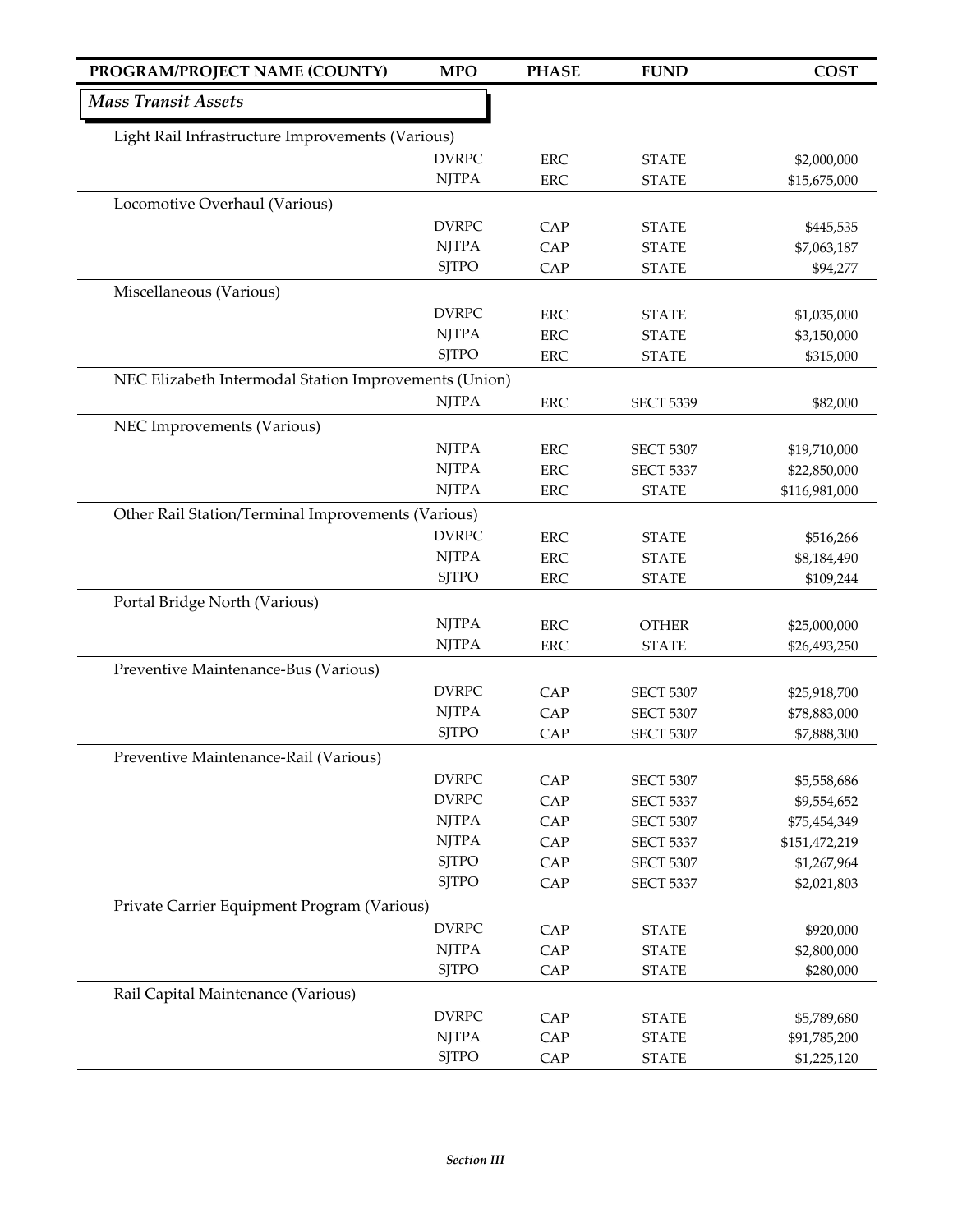| PROGRAM/PROJECT NAME (COUNTY)                                  | <b>MPO</b>   | <b>PHASE</b>             | <b>FUND</b>                      | <b>COST</b>                 |
|----------------------------------------------------------------|--------------|--------------------------|----------------------------------|-----------------------------|
| <b>Mass Transit Assets</b>                                     |              |                          |                                  |                             |
| Rail Fleet Overhaul (Various)                                  |              |                          |                                  |                             |
|                                                                | <b>DVRPC</b> | CAP                      | <b>STATE</b>                     | \$564,259                   |
|                                                                | <b>NJTPA</b> | CAP                      | <b>STATE</b>                     | \$8,945,341                 |
|                                                                | <b>SJTPO</b> | CAP                      | <b>STATE</b>                     | \$119,399                   |
| Rail Rolling Stock Procurement (Various)                       |              |                          |                                  |                             |
|                                                                | <b>DVRPC</b> | CAP                      |                                  |                             |
|                                                                | <b>DVRPC</b> | CAP                      | <b>SECT 5307</b><br><b>STATE</b> | \$4,228,986<br>\$4,036,669  |
|                                                                | <b>NJTPA</b> | CAP                      | <b>CMAQ</b>                      | \$75,000,000                |
|                                                                | <b>NJTPA</b> | CAP                      | <b>SECT 5307</b>                 | \$67,043,143                |
|                                                                | <b>NJTPA</b> | CAP                      | <b>STATE</b>                     | \$63,994,297                |
|                                                                | <b>SJTPO</b> | CAP                      | <b>SECT 5307</b>                 | \$894,870                   |
|                                                                | <b>SJTPO</b> | CAP                      | <b>STATE</b>                     | \$854,175                   |
| Rail Support Facilities and Equipment (Various)                |              |                          |                                  |                             |
|                                                                | <b>DVRPC</b> | <b>ERC</b>               | <b>STATE</b>                     | \$373,472                   |
|                                                                | <b>NJTPA</b> | <b>ERC</b>               | METRO-NORTH                      | \$690,000                   |
|                                                                | <b>NJTPA</b> | <b>ERC</b>               | <b>OTHER</b>                     | \$12,854,000                |
|                                                                | <b>NJTPA</b> | ERC                      | <b>SECT 5307</b>                 | \$2,000,000                 |
|                                                                | <b>NJTPA</b> | <b>ERC</b>               | <b>STATE</b>                     | \$9,578,080                 |
|                                                                | <b>SJTPO</b> | <b>ERC</b>               | <b>STATE</b>                     | \$68,448                    |
| Security Improvements (Various)                                |              |                          |                                  |                             |
|                                                                | <b>DVRPC</b> | SWI                      | <b>STATE</b>                     | \$600,300                   |
|                                                                | <b>NJTPA</b> | SWI                      | <b>STATE</b>                     | \$1,827,000                 |
|                                                                | <b>SJTPO</b> | SWI                      | <b>STATE</b>                     | \$182,700                   |
| Signals and Communications/Electric Traction Systems (Various) |              |                          |                                  |                             |
|                                                                | <b>DVRPC</b> | <b>ERC</b>               | <b>STATE</b>                     | \$644,600                   |
|                                                                | <b>NJTPA</b> | <b>ERC</b>               | <b>STATE</b>                     | \$66,440,200                |
|                                                                | <b>SJTPO</b> | <b>ERC</b>               | <b>STATE</b>                     | \$136,400                   |
| Technology Improvements (Various)                              |              |                          |                                  |                             |
|                                                                | <b>DVRPC</b> | EC                       | <b>STATE</b>                     |                             |
|                                                                | <b>NJTPA</b> | EC                       | <b>STATE</b>                     | \$4,611,500<br>\$17,535,000 |
|                                                                | <b>SJTPO</b> | $\rm EC$                 | <b>STATE</b>                     | \$1,403,500                 |
| Track Program (Various)                                        |              |                          |                                  |                             |
|                                                                | <b>DVRPC</b> |                          |                                  |                             |
|                                                                | <b>NJTPA</b> | <b>ERC</b><br><b>ERC</b> | <b>STATE</b>                     | \$1,054,800<br>\$16,722,000 |
|                                                                | <b>SJTPO</b> | ERC                      | <b>STATE</b><br><b>STATE</b>     | \$223,200                   |
|                                                                |              |                          |                                  |                             |